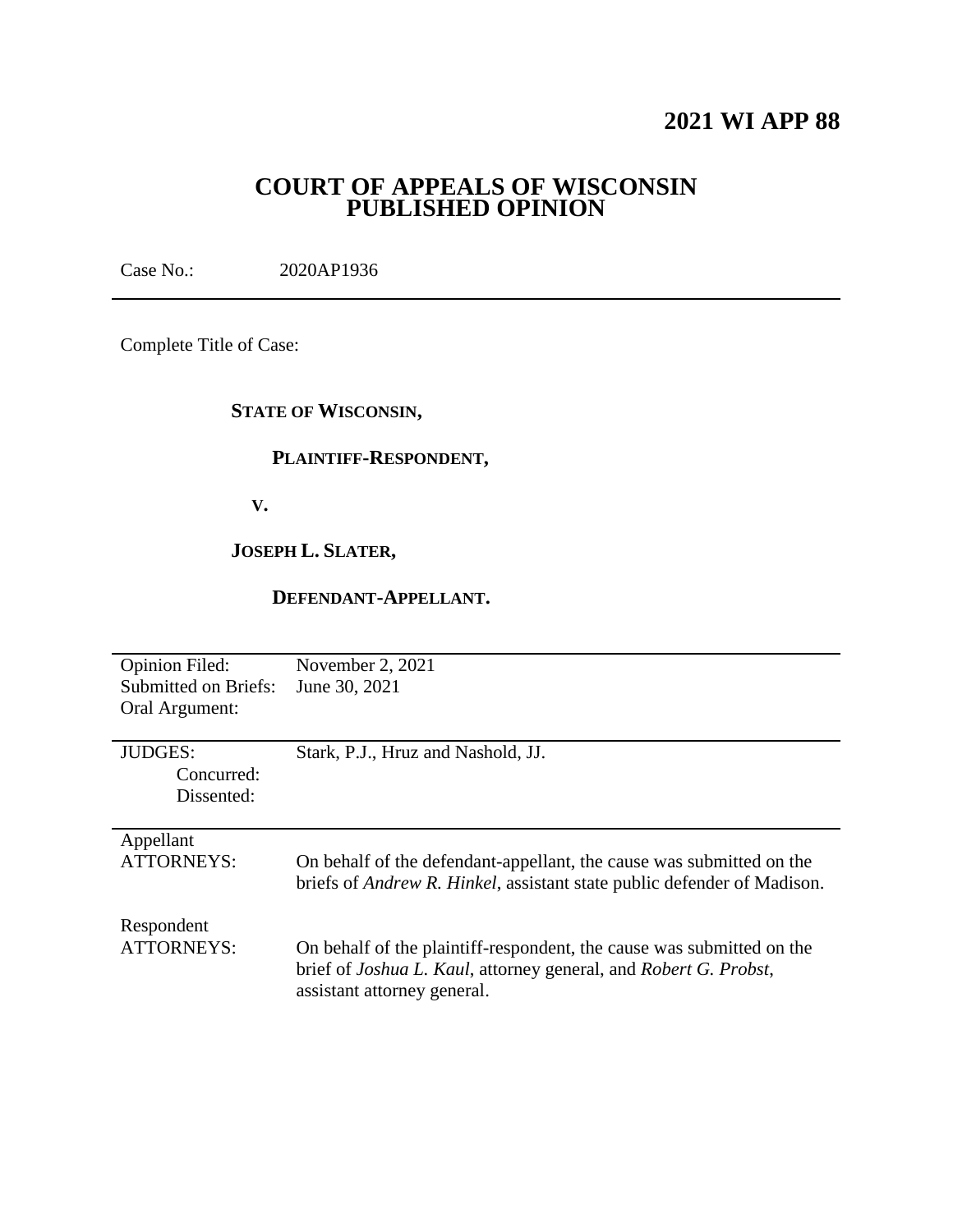#### **2021 WI App 88**

#### **COURT OF APPEALS DECISION DATED AND FILED**

#### **November 2, 2021**

**Sheila T. Reiff Clerk of Court of Appeals**

# **Appeal No. 2020AP1936-CR Cir. Ct. No. 2002CF149**

#### **STATE OF WISCONSIN IN COURT OF APPEALS**

**NOTICE This opinion is subject to further editing. If published, the official version will appear in the bound volume of the Official Reports.** 

**A party may file with the Supreme Court a petition to review an adverse decision by the Court of Appeals.** *See* **WIS. STAT. § 808.10 and** 

**RULE 809.62.** 

**STATE OF WISCONSIN,**

 **PLAINTIFF-RESPONDENT,**

 **V.**

**JOSEPH L. SLATER,**

 **DEFENDANT-APPELLANT.**

APPEAL from orders of the circuit court for Marathon County: MICHAEL K. MORAN, Judge. *Reversed and cause remanded with directions*.

Before Stark, P.J., Hruz and Nashold, JJ.

¶1 STARK, P.J. Joseph Slater appeals from orders denying his postconviction motions for additional sentence credit. Slater was on probation in a prior case involving the possession of drugs ("the drug case") when he was arrested and charged with three counts of armed robbery in the instant case ("the armed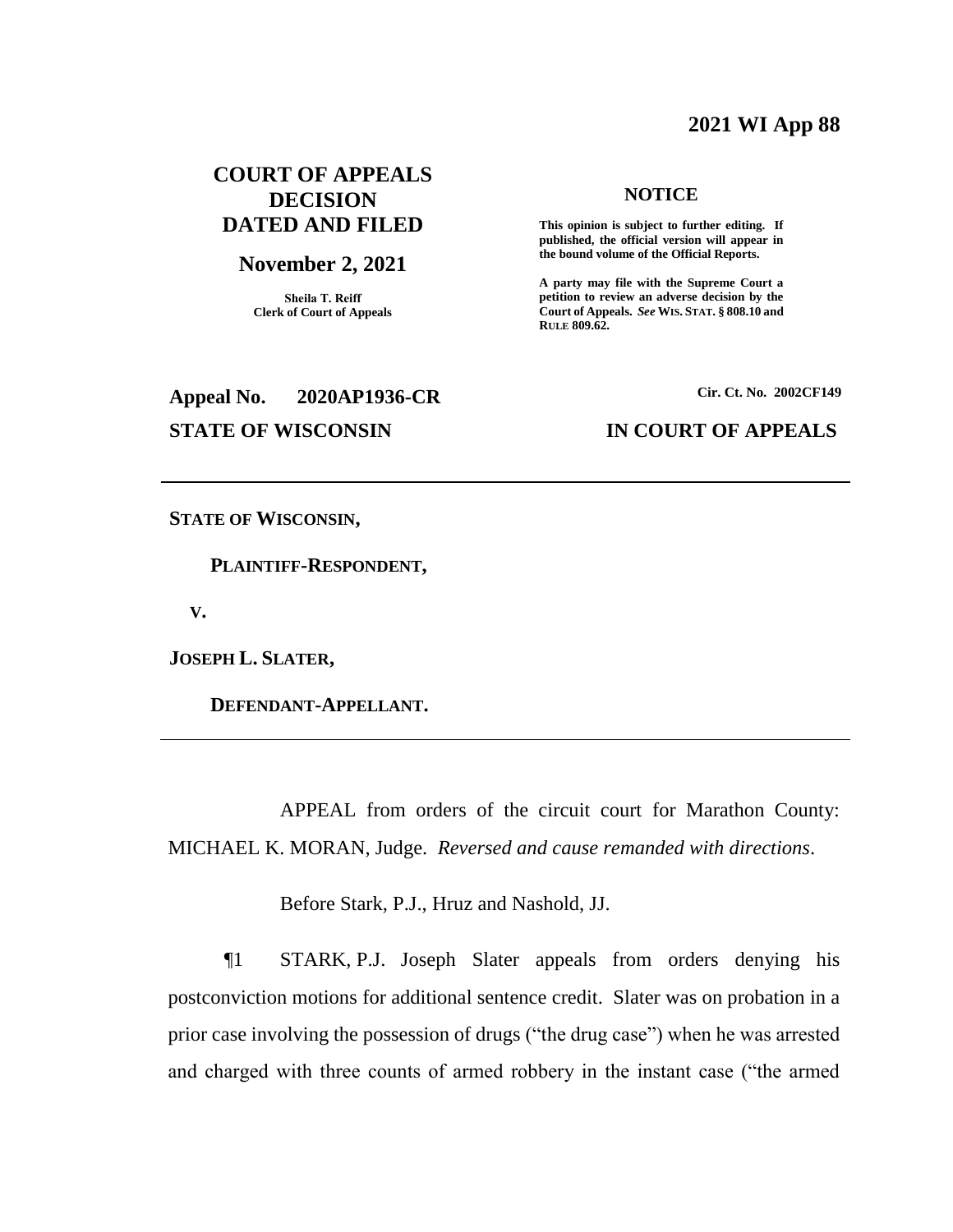robbery case"). Slater's arrest on the armed robbery charges triggered a probation hold in the drug case, and his probation was subsequently revoked. Slater was not, however, transferred to prison to begin serving his previously imposed-and-stayed sentence in the drug case. Instead, after Slater's probation was revoked, he remained in the Marathon County Jail awaiting resolution of the armed robbery case for over three years.

 $\P2$  Pursuant to WIS. STAT. § 973.10(2)(b) (2019-20),<sup>1</sup> Slater argues that his imposed-and-stayed sentence in the drug case did not begin to run until he was received in prison, which did not occur until after his sentencing in the armed robbery case. Slater therefore argues that he is entitled to 1,096 additional days of sentence credit against his sentences imposed in the armed robbery case, representing the three-year period after his probation in the drug case was revoked. Stated differently, Slater argues he is entitled to credit for "the entire time he spent in jail before sentencing" in this case—a total of 1,260 days.

¶3 In response, the State contends that Slater is not entitled to the additional sentence credit he seeks because awarding him credit against his sentences in this case for the three years that he spent in jail after his probation in the prior case was revoked would result in an impermissible award of dual credit against non-concurrent sentences. The State correctly notes that dual credit is permissible only when two sentences are imposed concurrently, *see State v. Boettcher*, 144 Wis. 2d 86, 100, 423 N.W.2d 533 (1988), and it argues there is no indication that the circuit court intended Slater's sentences on the armed robbery charges to be concurrent to his imposed-and-stayed sentence in the drug case. In

<sup>&</sup>lt;sup>1</sup> All references to the Wisconsin Statutes are to the 2019-20 version unless otherwise noted.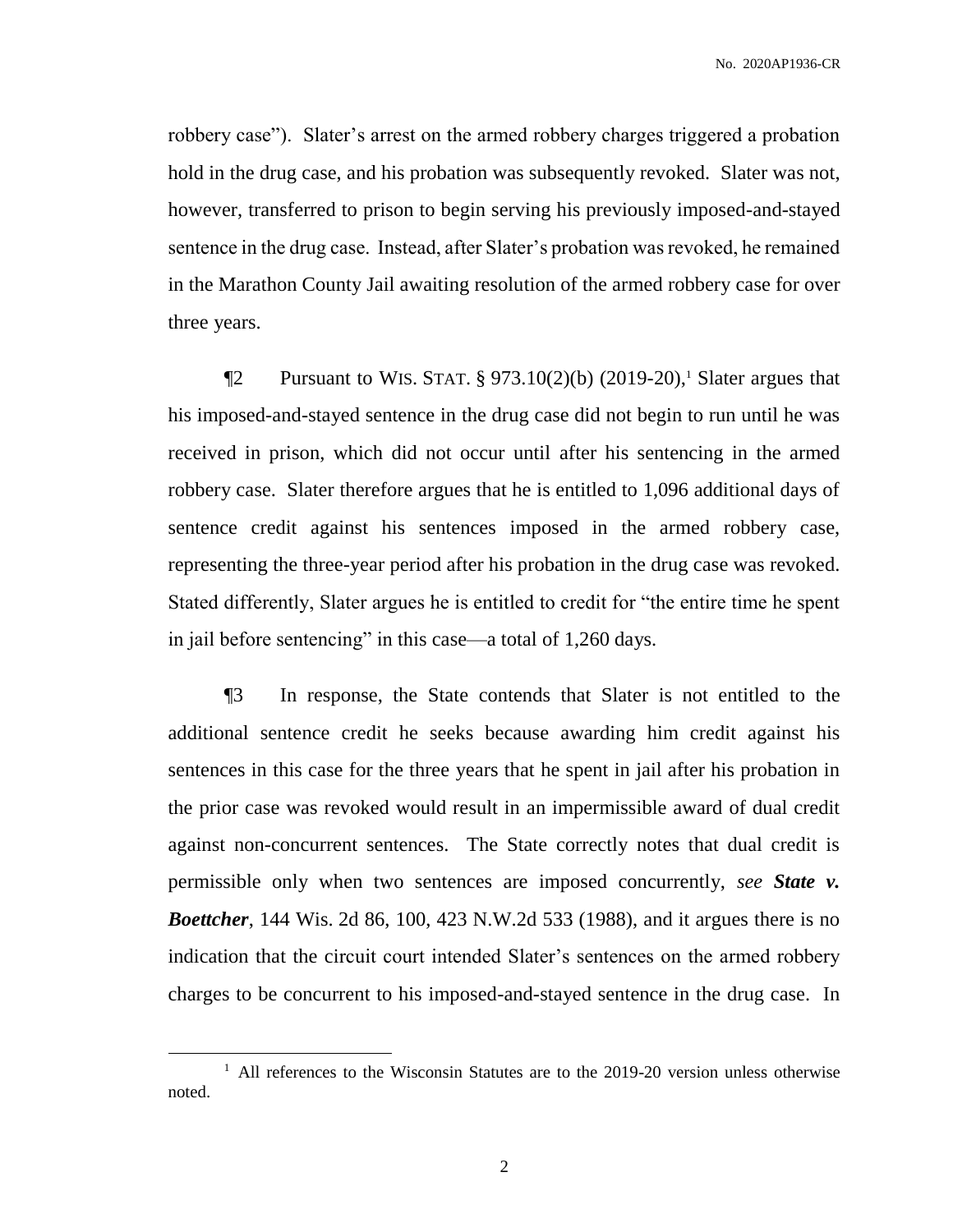the alternative, the State asserts that we should reject Slater's claim for additional sentence credit because Slater invited any error that the court may have made when it granted him only 164 days of credit.

¶4 We agree with Slater that under WIS. STAT. § 973.10(2)(b), the imposed-and-stayed sentence in the drug case did not begin to run until Slater was received in prison, which did not occur until after Slater's sentencing in the instant case. We further agree with Slater that although the circuit court did not specify whether Slater's armed robbery sentences were to be concurrent or consecutive to his imposed-and-stayed sentence in the drug case, in the absence of any evidence that the court intended to impose consecutive sentences, we must presume that the sentences are concurrent. Under these circumstances, we agree that Slater is entitled to sentence credit against his armed robbery sentences for the three years that he spent in custody after his probation was revoked in the drug case. We also reject the State's argument that Slater invited the court's error regarding the proper amount of sentence credit. We therefore reverse the orders denying Slater's motions for additional sentence credit, and we remand for the court to modify Slater's judgment of conviction to grant him a total of 1,258 days of credit.<sup>2</sup>

#### **BACKGROUND**

¶5 Slater was charged in the drug case with felony possession with intent to deliver cocaine and misdemeanor possession of tetrahydrocannabinols (THC).

<sup>&</sup>lt;sup>2</sup> Slater asserts that he is entitled to a total of 1,260 days of sentence credit "for the entire" time he spent in jail before sentencing" in this case. Slater was taken into custody as a result of the armed robbery charges on February 20, 2002. His sentencing on the armed robbery charges took place on August 1, 2005. "[A] defendant is not entitled to sentence credit for the date on which he or she is sentenced." *State v. Kontny*, 2020 WI App 30, ¶12, 392 Wis. 2d 311, 943 N.W.2d 923. Slater is therefore entitled to credit against his armed robbery sentences for each day that he spent in custody from February 20, 2002, to July 31, 2005—which totals 1,258 days.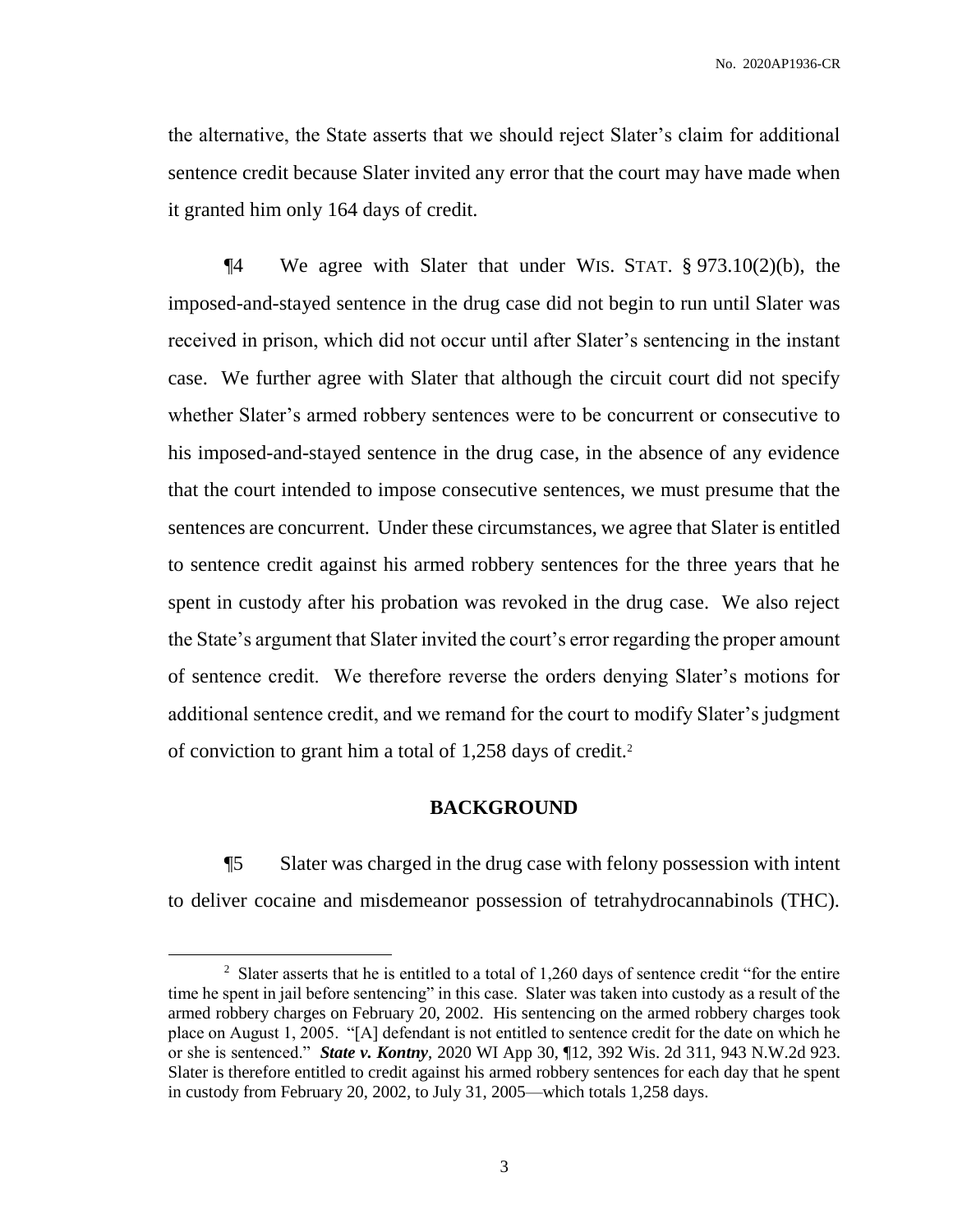Slater pled guilty to those counts, and the circuit court imposed and stayed a thirteen-year sentence on the cocaine count, consisting of three years' initial confinement and ten years' extended supervision, and placed Slater on probation for eight years. On the THC count, the court withheld sentence and imposed two years' probation, concurrent to Slater's term of probation on the cocaine count.

¶6 While he was on probation in the drug case, Slater was arrested and charged with three counts of armed robbery in the case underlying this appeal. As a result of Slater's arrest on the armed robbery charges, a probation hold was placed on him in the drug case on February 20, 2002, and he was taken to jail the same day. Slater's probation in the drug case was revoked in either May or June of 2002.<sup>3</sup> According to CCAP, on June 7, 2002, the circuit court held a sentencing-after-revocation hearing in the drug case and ordered Slater to serve three months in jail on the misdemeanor THC possession charge, consecutive to his imposed-and-stayed sentence.<sup>4</sup>

 $3$  The State contends that Slater's probation in the drug case was revoked on June 7, 2002. In support of that claim, the State cites information obtained from Wisconsin's Consolidated Court Automation Programs (CCAP). The State asserts, and Slater does not dispute, that we may take judicial notice of CCAP records. *See Kirk v. Credit Acceptance Corp.*, 2013 WI App 32, ¶5 n.1, 346 Wis. 2d 635, 829 N.W.2d 522. We note, however, that in the circuit court, Slater asserted that his probation was revoked on May 21, 2002. The appellate record contains a "Revocation Order and Warrant," which appears to confirm that date. Regardless, the issue of whether Slater's probation was revoked on May 21 or June 7, 2002, is not ultimately relevant to our disposition of this appeal.

<sup>&</sup>lt;sup>4</sup> In addition to CCAP records, the State also relies on a transcript of the June 7, 2002 sentencing-after-revocation hearing in the drug case. While the State concedes that this transcript is not in the appellate record, it nevertheless included a copy of the transcript in the appendix to its appellate brief.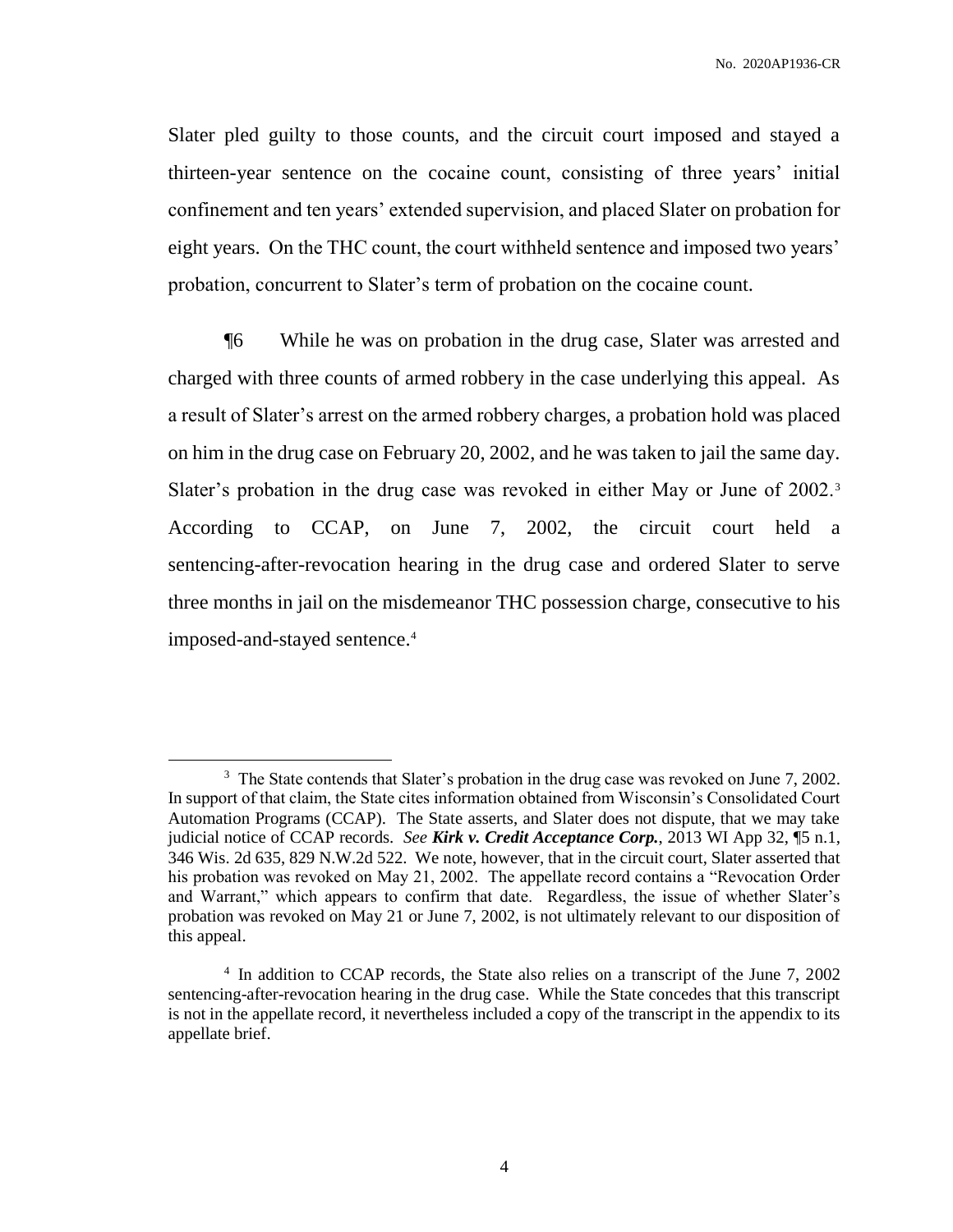¶7 As noted above, the circuit court had already imposed and stayed a thirteen-year prison sentence on the cocaine charge in the drug case. However, when Slater's probation in that case was revoked, he was not transferred to prison to begin serving that sentence. Instead, Slater remained in the Marathon County Jail awaiting resolution of the armed robbery charges in the present case. In March 2005, a jury found Slater guilty of all three armed robbery charges.

¶8 Slater's sentencing on the armed robbery charges took place on August 1, 2005. At sentencing, the State asserted that Slater

> has served three years on his probation revocation case. He had three years, and ten years ES imposed, for a total of 13 years imposed and stayed hanging over his head at the time he committed these crimes. So in looking at that credit from June 7, 2002 to June 7, 2005, that leaves some other additional credit due him on whatever sentence the court imposes, which the state believes is 164 days.

The circuit court then asked Slater's attorney whether he had "a position on that," and counsel responded, "I have no objection to that calculation, your Honor." The court ultimately imposed thirty-year sentences on each of the three armed robbery charges, each consisting of twenty years' initial confinement and ten years' extended supervision. The court stated those sentences would be "served as

<sup>&</sup>quot;An appellate court can only review matters of record in the trial court and cannot consider new matter attached to an appellate brief outside that record." *South Carolina Equip., Inc. v. Sheedy*, 120 Wis. 2d 119, 125-26, 353 N.W.2d 63 (Ct. App. 1984). An appendix may not be used to supplement the record. *Reznichek v. Grall*, 150 Wis. 2d 752, 754 n.1, 442 N.W.2d 545 (Ct. App. 1989). As such, the State's reliance on the June 7, 2002 transcript is inappropriate, and we decline to consider that transcript.

We also observe that neither Slater nor the State develops any argument that Slater's jail sentence on the THC possession charge in the drug case is relevant to our analysis of the sentence credit issue posed by this appeal. Accordingly, we do not further address the THC possession charge.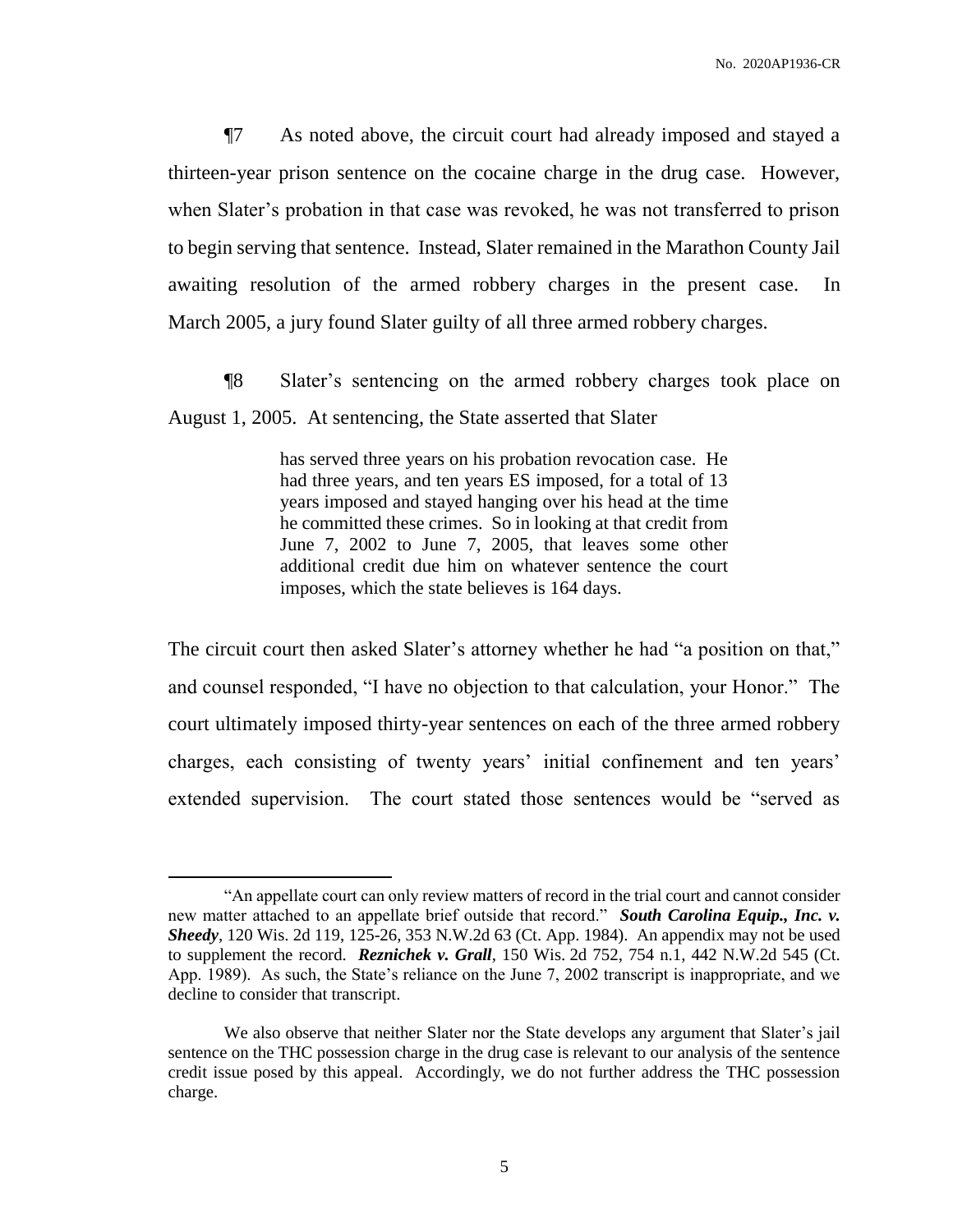concurrent sentences to each other." Consistent with the State's representation, the court granted Slater 164 days of sentence credit.

¶9 In 2019, Slater filed a pro se motion seeking an additional 1,096 days of sentence credit against his armed robbery sentences, representing the three-year period from June 7, 2002, to June 7, 2005, which Slater contended would have resulted in total sentence credit of 1,260 days. The circuit court denied Slater's motion following a hearing. The court reasoned that Slater was serving his previously imposed-and-stayed sentence on the cocaine charge in the drug case during the relevant three-year period, which severed the connection between Slater's custody during that time and the course of conduct for which his sentences on the armed robbery charges were imposed. Postconviction counsel was subsequently appointed for Slater, and he filed a second motion asserting that Slater was entitled to sentence credit "for the entire time he spent in jail before sentencing: 1260 days." The court again denied the requested sentence credit, and Slater now appeals.

#### **DISCUSSION**

¶10 Whether Slater is entitled to additional sentence credit under the undisputed facts of this case presents a question of law that we review independently. *See State v. Abbott*, 207 Wis. 2d 624, 628, 558 N.W.2d 927 (Ct. App. 1996). The sentence credit statute provides that a convicted offender "shall be given credit toward the service of his or her sentence for all days spent in custody in connection with the course of conduct for which sentence was imposed." WIS. STAT.  $\S 973.155(1)(a)$ . In deciding whether an offender is entitled to a particular amount of credit under the statute, a court must determine: (1) whether the defendant was "in custody" during the relevant time period; and (2) whether that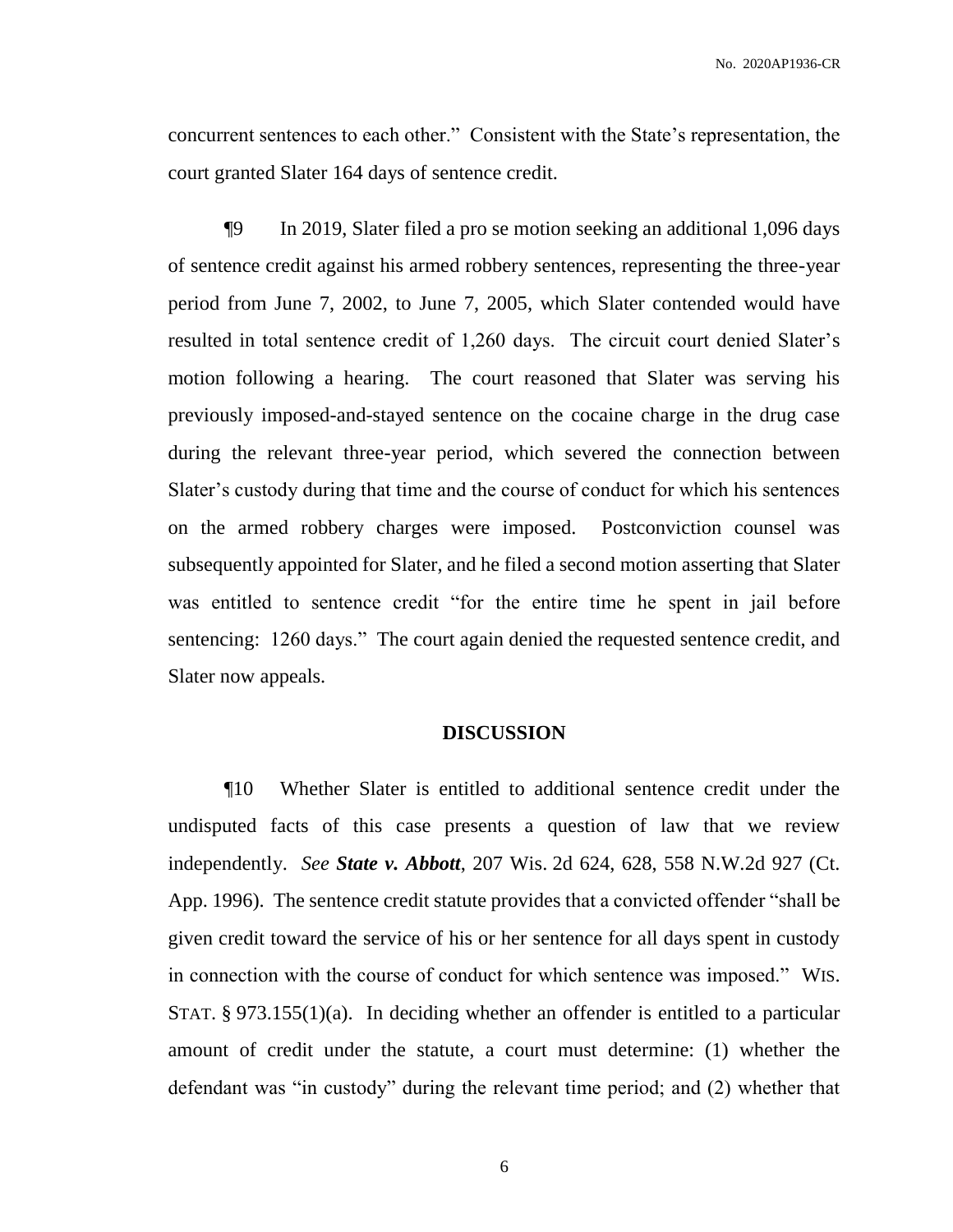custody was "in connection with the course of conduct for which sentence was imposed." *State v. Johnson*, 2009 WI 57, ¶27, 318 Wis. 2d 21, 767 N.W.2d 207 (citation omitted).

¶11 Here, Slater seeks additional sentence credit for the three-year time period following the revocation of his probation in the drug case. It is undisputed that Slater was "in custody" during that time period. The disputed issue is whether that custody was in connection with the course of conduct for which Slater's sentences on the armed robbery charges were imposed.

¶12 Slater asserts—and the State does not dispute—that after he was arrested on the armed robbery charges in this case, he remained in custody on those charges on a \$50,000 bond. It is also undisputed that beginning on February 20, 2002, Slater was in custody on a probation hold in the drug case as a result of the conduct underlying the armed robbery charges. Slater contends, and we agree, that both of these factual circumstances provide the necessary "connection" between his custody and the course of conduct for which his sentences on the armed robbery charges were imposed. *See* WIS. STAT. § 973.155(1)(b) (stating that the custody for which an offender is entitled to credit includes custody "which is in whole or in part the result of a probation, extended supervision or parole hold … placed upon the person for the same course of conduct as that resulting in the new conviction"). The question is whether that connection was severed when Slater's probation in the drug case was revoked.

¶13 Slater acknowledges that in *State v. Beets*, 124 Wis. 2d 372, 379, 383, 369 N.W.2d 382 (1985), our supreme court held that the connection between a defendant's presentence custody and the course of conduct for which sentence is imposed is severed when the defendant begins serving a sentence in a different case.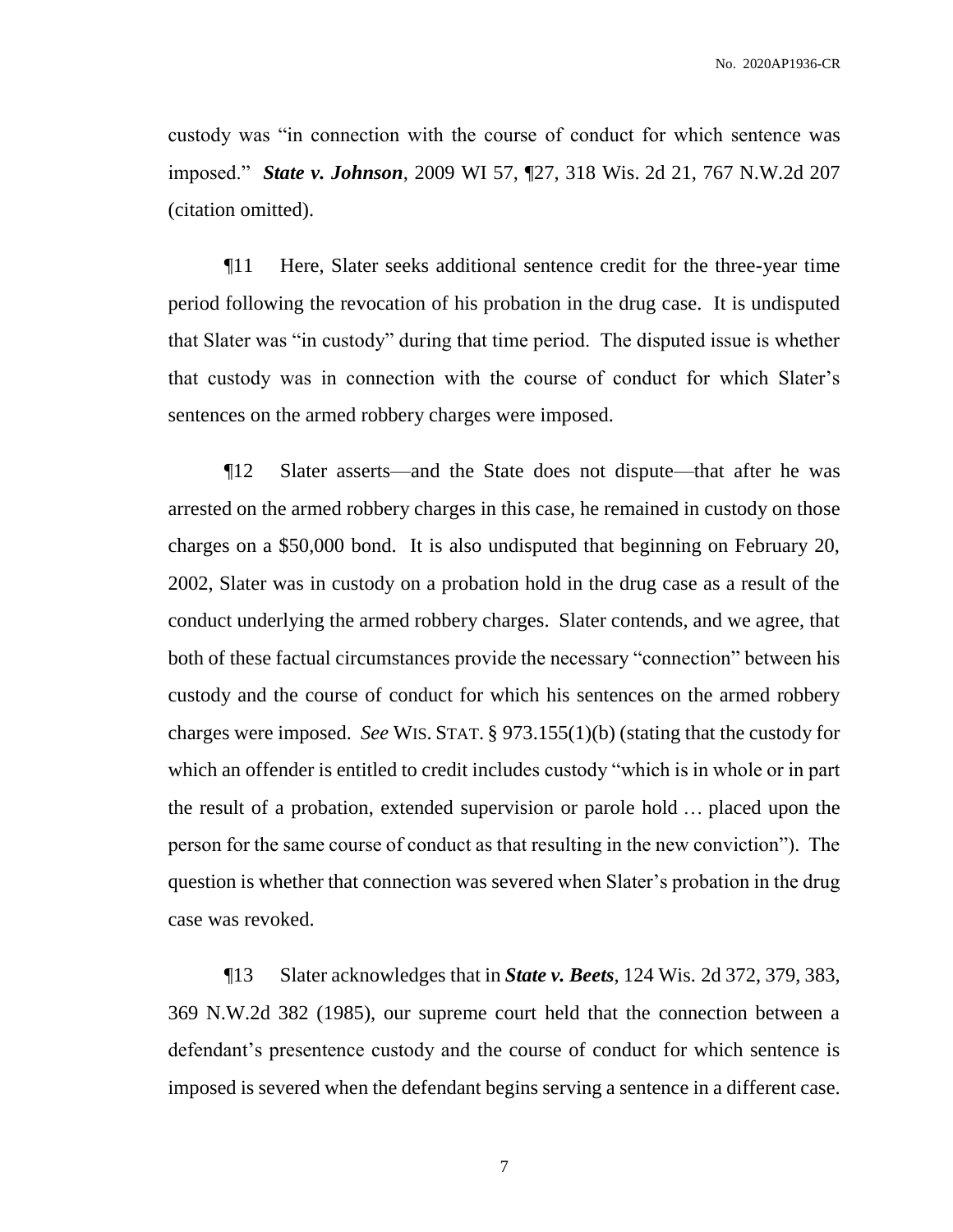The circuit court concluded that *Beets* defeated Slater's claim for additional sentence credit because Slater began serving his previously imposed-and-stayed sentence in the drug case when his probation in that case was revoked. Slater argues, however, that under WIS. STAT. § 973.10(2)(b), his imposed-and-stayed sentence did not begin to run until he was received at Dodge Correctional Institution ("Dodge"), which did not occur until after his sentencing in this case. Slater therefore argues that his imposed-and-stayed sentence did not sever the connection between his presentence custody in the instant case and the course of conduct underlying his sentences on the armed robbery counts.

 $\P$ 14 We agree. WISCONSIN STAT. § 973.10(2)(b) provides that if a probationer has already been sentenced and his or her probation is later revoked, the Department of Corrections shall "order the probationer to prison, *and the term of the sentence shall begin on the date the probationer enters the prison*." (Emphasis added.) Under this unambiguous language, Slater's imposed-and-stayed sentence in the drug case did not begin to run until the date Slater entered "prison." It is undisputed that after his probation in the drug case was revoked, Slater remained in the Marathon County Jail awaiting the resolution of the charges in the armed robbery case, and he did not enter "prison" until after he was sentenced on those charges. As such, Slater did not begin serving his imposed-and-stayed sentence in the drug case until after he was sentenced on the armed robbery charges. We therefore agree with Slater that the revocation of his probation in the drug case did not sever the connection between his presentence custody and the course of conduct for which his sentences on the armed robbery charges were imposed.

¶15 Our previous decisions in *State v. Presley*, 2006 WI App 82, 292 Wis. 2d 734, 715 N.W.2d 713, and *State v. Davis*, 2017 WI App 55, 377 Wis. 2d 678, 901 N.W.2d 488, support this conclusion. Both of those cases interpreted WIS.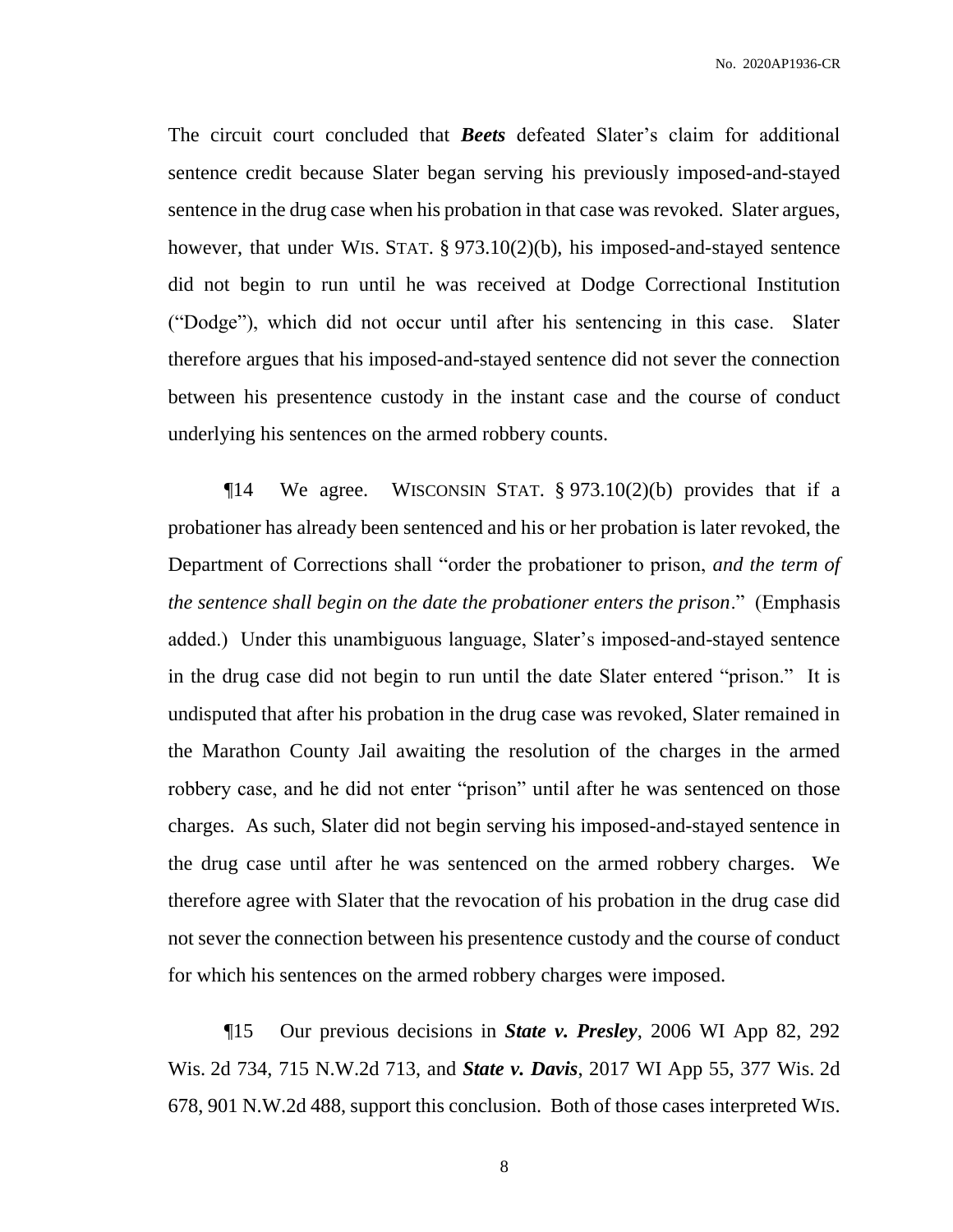STAT. § 304.072(4), which provides that the sentence of a person revoked from parole or extended supervision "resumes running on the day he or she is received at a correctional institution."

¶16 In *Presley*, the defendant was arrested and charged with delivery of a controlled substance while he was on extended supervision in a prior case. *Presley*, 292 Wis. 2d 734, ¶2. As a result of the new charge, Presley's extended supervision was revoked. *Id.* Presley was later sentenced on the same day "on both the revoked extended supervision and the new charge." *Id.* Presley argued that he was entitled to credit against his sentence on the new charge for the entire time that he spent in custody between his arrest and his sentencing. *Id.* The circuit court disagreed, concluding that Presley was only entitled to credit for the time spent in custody between his arrest and the date his extended supervision was revoked. *Id.* In other words, the circuit court concluded that the revocation of Presley's extended supervision severed the connection between his presentence custody and the course of conduct for which his sentence on the new charge was imposed.

¶17 On appeal, we concluded that Presley was entitled to sentence credit from the date of his arrest until the date of his sentencing. *Id.*, ¶15. We reasoned that under our supreme court's decision in *Beets*, "the lynchpin to the uncoupling of the connection between the new and old charges was the act of sentencing, not the revocation determination." *Presley*, 292 Wis. 2d 734, ¶9 (citing *Beets*, 124 Wis. 2d at 379). We also relied on WIS. STAT. § 304.072(4), explaining:

> If the State's position were to be adopted—that Presley was serving a sentence once the extended supervision was revoked—it would appear to conflict with § 304.072(4), which unambiguously states that the sentence begins once the offender is transported and received at a correctional institution, not when the revocation occurs.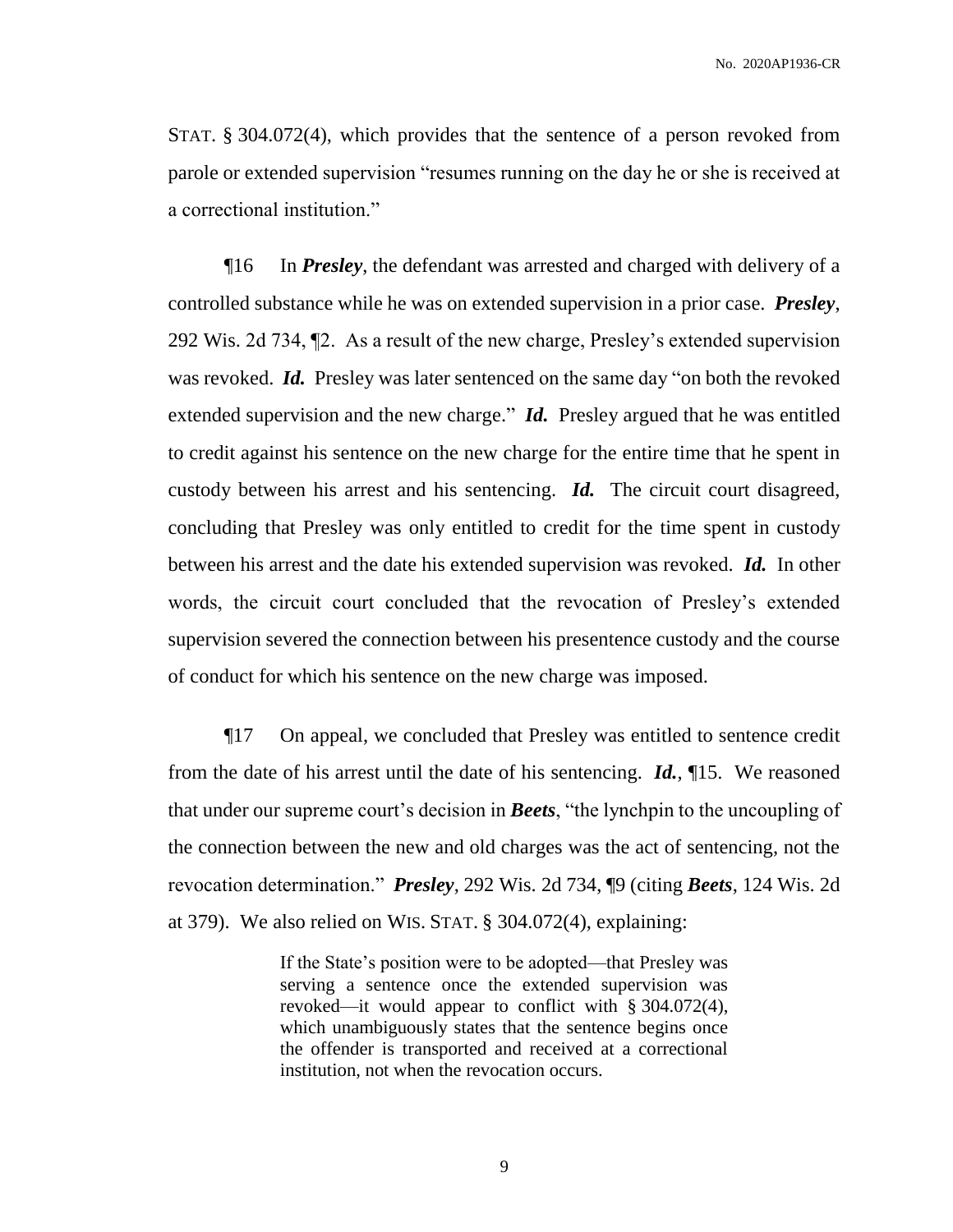*Presley*, 292 Wis. 2d 734, ¶14.

¶18 We reached the same conclusion in *Davis*. Davis was on extended supervision when he was arrested for new offenses. *Davis*, 377 Wis. 2d 678, ¶2. His extended supervision was revoked, and twenty-three days later he was received at Dodge to begin serving his revocation sentence. *Id.* When he was later sentenced on the new charges, the circuit court awarded him sentence credit only up to the date of his revocation in the older case, reasoning that the date of revocation "was the date on which Davis was reconfined" in that case. *Id.*, ¶4.

¶19 We reversed on the issue of sentence credit, concluding that Davis was entitled to credit from the date of his arrest until the date he was received at Dodge. *Id.*, ¶10. We relied on the plain language of WIS. STAT. § 304.072(4), as well as our earlier decision in *Presley*, in support of the proposition that the "resuming of [Davis's] sentence in the earlier case," rather than the revocation of his extended supervision, "severed the connection between the two cases" for purposes of awarding sentence credit. *Davis*, 377 Wis. 2d 678, ¶10.

¶20 Although *Presley* and *Davis* interpreted and applied WIS. STAT. § 304.072(2), which pertains to the revocation of extended supervision, WIS. STAT. § 973.10(2)(b) similarly provides that when the probation of an individual who has already been sentenced is revoked, the individual's sentence begins to run "on the date [he or she] enters the prison." *Presley* and *Davis* therefore support our conclusion that Slater's imposed-and-stayed sentence began to run on the date he was received at Dodge, not on the date his probation was revoked.

¶21 The State does not meaningfully dispute Slater's interpretation of WIS. STAT. § 973.10(2)(b). Instead, the State argues that even if Slater is correct that he did not begin serving his imposed-and-stayed sentence until he was received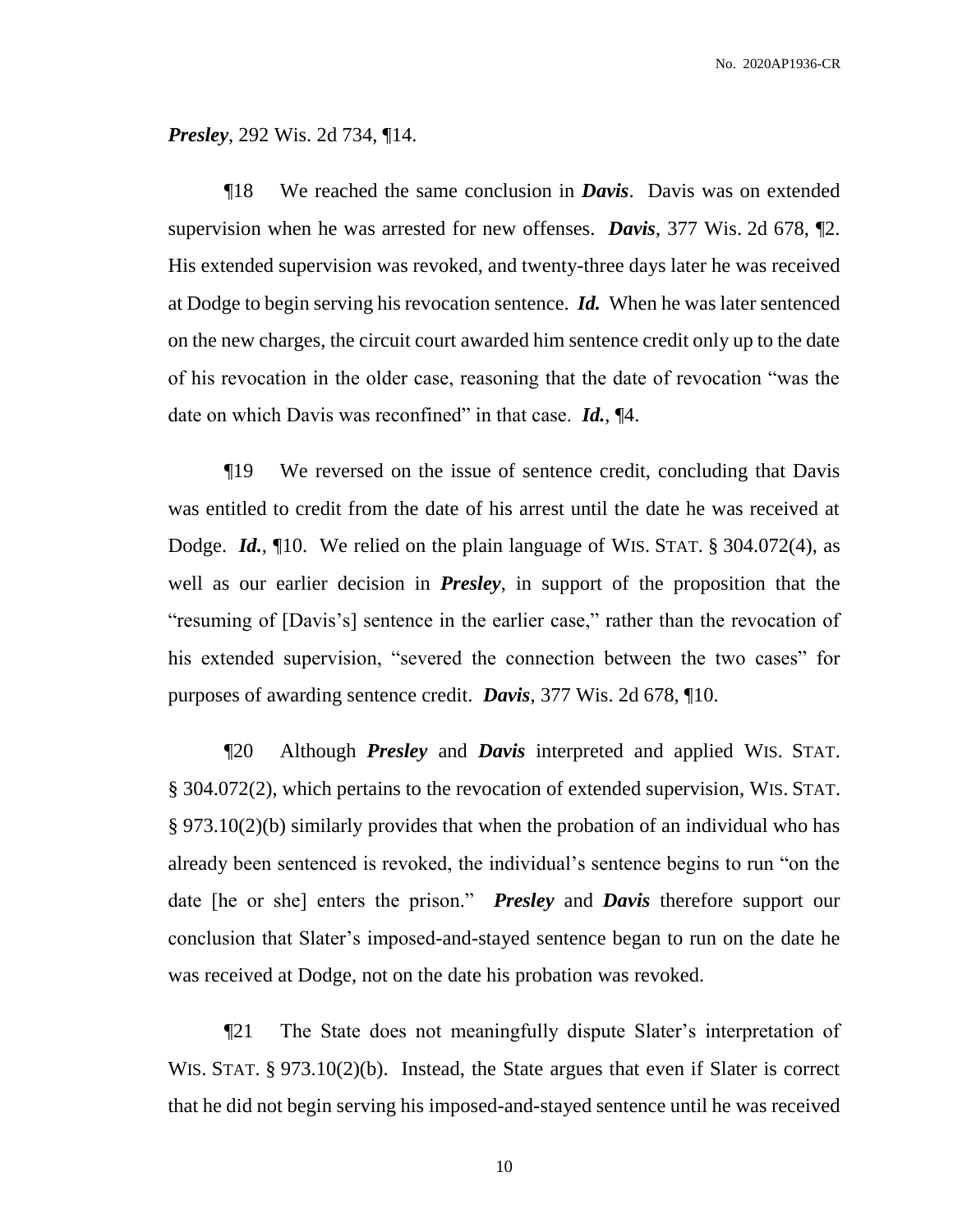at Dodge, he is not entitled to the additional sentence credit that he seeks against his armed robbery sentences in the instant case because an "award of credit in these circumstances would constitute impermissible dual credit."

¶22 To explain further, the State asserts that "[i]f Slater is correct that he was awaiting transfer to prison to serve his revocation sentence for the three years he was in jail custody, then he would be entitled to credit for this custody time against the revocation sentence itself." The State correctly notes that dual credit i.e., credit for a single period of custody against two or more sentences—is permissible only when the sentences are imposed concurrently. *See Boettcher*, 144 Wis. 2d at 100; *State v. Rohl*, 160 Wis. 2d 325, 330, 466 N.W.2d 208 (Ct. App. 1991). The State contends there is "no indication that the [circuit] court intended its sentences in this case [to] be concurrent to [Slater's] wholly separate probation revocation sentence." Accordingly, the State argues that granting Slater sentence credit against his armed robbery sentences for the three years that he spent in custody after his probation in the drug case was revoked would result in an impermissible award of dual credit.

¶23 There are two problems with the State's argument. First, there is nothing in the record to indicate whether Slater has been granted—or will be granted—sentence credit for the relevant three-year time period against his imposed-and-stayed sentence in the drug case. The State's argument regarding dual credit is therefore speculative.

¶24 Second, as Slater aptly notes, when pronouncing sentence on the armed robbery charges in this case, the circuit court did not state whether Slater's sentences on those charges would be concurrent or consecutive to his imposed-and-stayed sentence in the drug case. Our supreme court has long held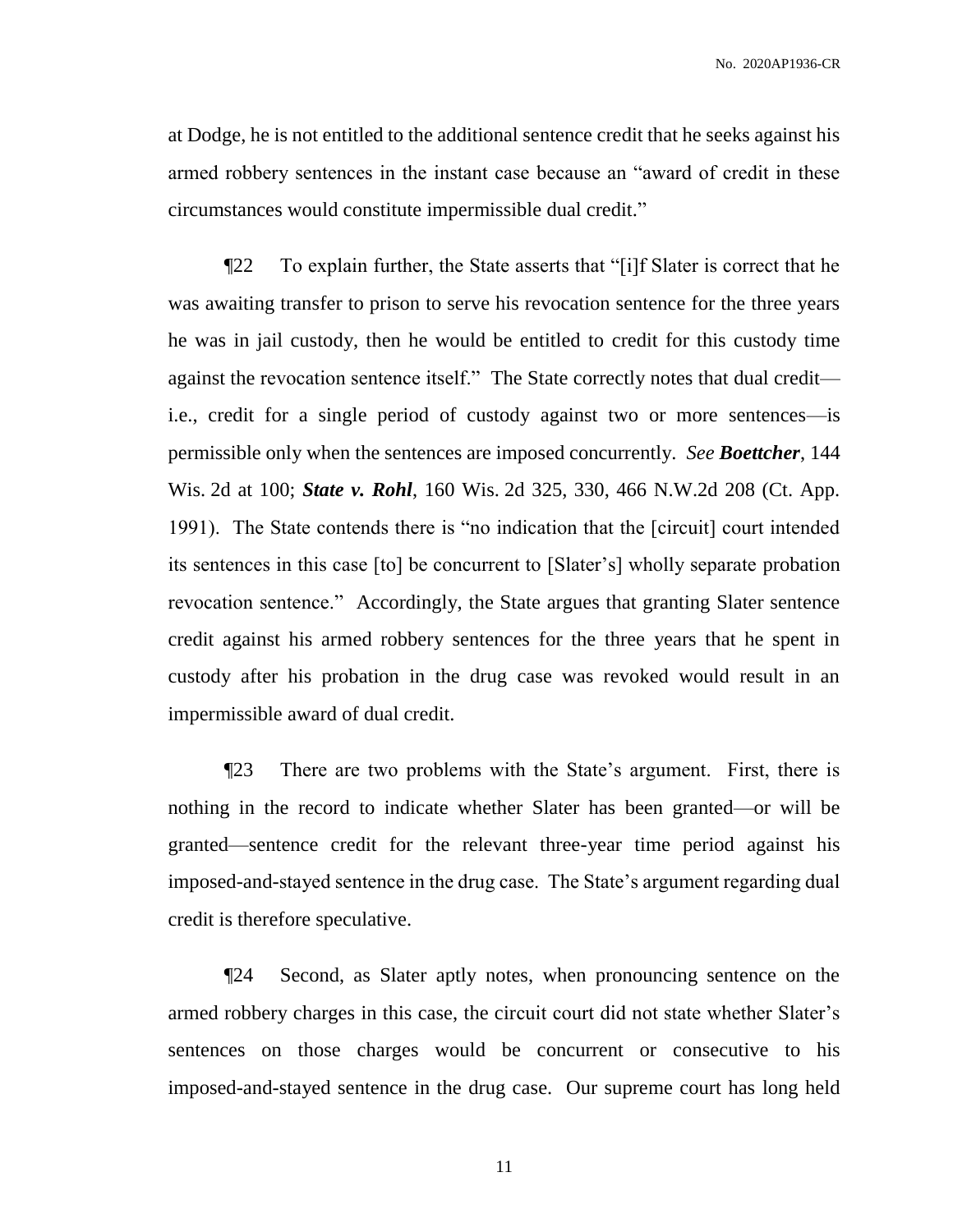that "in the absence of a statute to the contrary, or judicial declaration in the sentence imposed, where there is a present sentence for another offense of one then actually or constructively serving a former sentence, the two sentences run concurrently." *Application of McDonald*, 178 Wis. 167, 171, 189 N.W. 1029 (1922). As such, Slater asserts that his sentences in this case must be deemed to be concurrent to his imposed-and-stayed sentence.

¶25 In response, the State notes that the court of appeals has questioned the continued vitality of the *McDonald* rule. *See State v. Morrick*, 147 Wis. 2d 185, 187, 432 N.W.2d 654 (Ct. App. 1988); *State v. Brown*, 150 Wis. 2d 636, 639, 443 N.W.2d 19 (Ct. App. 1989); *Rohl*, 160 Wis. 2d at 330-31. Be that as it may, the court of appeals has no authority to overrule, modify, or withdraw language from a supreme court opinion. *See Cook v. Cook*, 208 Wis. 2d 166, 189, 560 N.W.2d 246 (1997). Consequently, we are not free to disregard *McDonald*'s holding.

¶26 Moreover, while the court of appeals determined that the *McDonald* rule was inapplicable under the specific facts presented in *Morrick*, *Brown*, and *Rohl*, each of those cases is factually distinguishable from the instant case. In *Morrick*, we declined to apply *McDonald*'s holding in a case where the defendant's prior sentence had already been completed by the time he was sentenced in the case on appeal. *Morrick*, 147 Wis. 2d at 186-87, 191. We stated that under those circumstances, "[t]here was no sentence in existence on [the day of sentencing] with which the sentence imposed on that day could be concurrent." *Id.* at 188. In other words, we concluded the *McDonald* rule was inapplicable because the defendant "was neither 'actually [n]or constructively serving a former sentence'" on the date he was sentenced. *Morrick*, 147 Wis. 2d at 187 (quoting *McDonald*, 178 Wis. at 171; alteration in *Morrick*).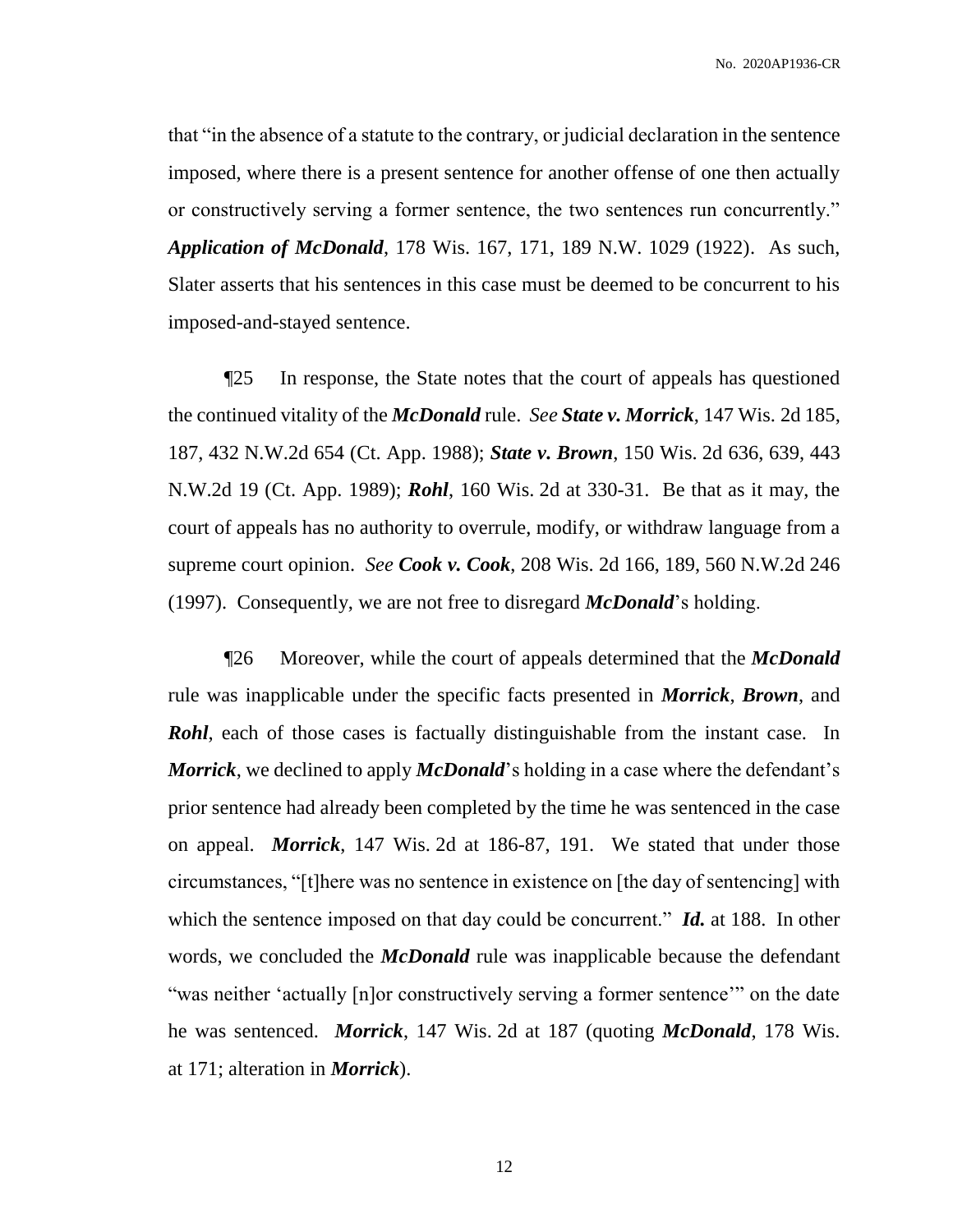¶27 In *Rohl*, the defendant sought credit against a Wisconsin sentence for 431 days that he had spent in custody in California. *Rohl*, 160 Wis. 2d at 327-28. The defendant had already received credit for that time against a California sentence. *Id.* at 328. Relying on *McDonald*, however, the defendant contended that he was entitled to the same credit against his Wisconsin sentence because the California court "did not indicate whether its sentence was concurrent with or consecutive to the Wisconsin sentence." *Rohl*, 160 Wis. 2d at 330.

¶28 We rejected the defendant's argument, reasoning that *McDonald*'s holding "must be taken in context. In *McDonald*, the second prison sentence was imposed at a time when the offender was actually in prison serving the first sentence. Here, Rohl was not actually in Wisconsin prison custody serving a Wisconsin prison sentence when he was sentenced in California." *Rohl*, 160 Wis. 2d at 330-31 (citation omitted). Stated differently, we concluded the *McDonald* rule was inapplicable because "[a]t the time the California court sentenced Rohl, there simply was no other custodial sentence to which the California sentence could be, or could be presumed to be, concurrent." *Rohl*, 160 Wis. 2d at 332.

¶29 This case is unlike both *Morrick* and *Rohl* because on the date of Slater's sentencing, there *was* a sentence in existence to which Slater's sentences on the armed robbery charges could be made concurrent—i.e., Slater's imposed-and-stayed sentence in the drug case. As explained above, Slater had not finished serving that sentence at the time he was sentenced in this case because he had not yet been received in prison. Moreover, even if the circuit court mistakenly believed that Slater had already served the initial confinement portion of his imposed-and-stayed sentence at the time of his sentencing in this case, it is undisputed that he had not yet completed the extended supervision portion of that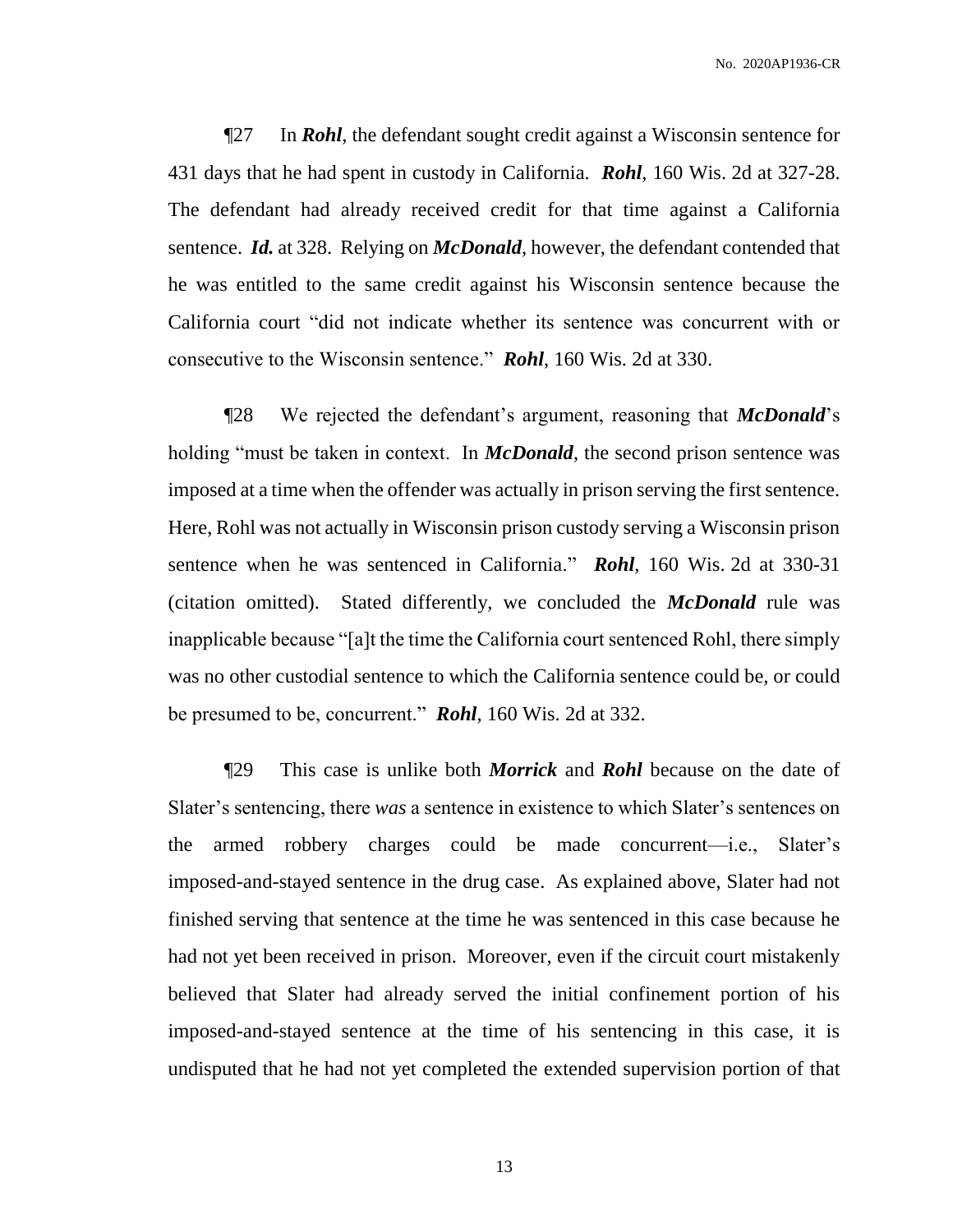sentence.<sup>5</sup> Thus, unlike in *Morrick* and *Rohl*, a prior sentence existed on the day of Slater's sentencing "with which the sentence imposed on that day could be concurrent." *See Morrick*, 147 Wis. 2d at 188; *see also Rohl*, 160 Wis. 2d at 332.

¶30 *Brown* is also distinguishable from this case. There, pursuant to a plea agreement, the parties jointly recommended that the circuit court sentence Brown to four years in prison, consecutive to an earlier sentence. *Brown*, 150 Wis. 2d at 638. After confirming both the attorneys' and Brown's understanding of the joint recommendation, the court stated, "Okay. The sentence will be then as stated on the record." *Id.* at 638-39. The court did not expressly state during its oral pronouncement of sentence whether Brown's sentence would be concurrent or consecutive to his prior sentence. *Id.* Brown's written judgment of conviction, however, stated that his sentence would be consecutive to the earlier sentence. *Id.* at 639.

¶31 Brown later moved to correct the written judgment of conviction to make his sentence concurrent with his sentence in the prior case. *Id.* On appeal, we recognized *McDonald*'s holding that in the absence of an express judicial declaration to the contrary, two sentences are deemed to run concurrently. *Brown*, 150 Wis. 2d at 639. We concluded *McDonald* was distinguishable, however, because *McDonald* did not involve a conflict between an oral sentencing pronouncement and a written judgment of conviction. *Brown*, 150 Wis. 2d at 640. We also noted that the prosecutor in *Brown* had placed the parties' agreement for a

<sup>&</sup>lt;sup>5</sup> As Slater correctly observes, by making Slater's sentences in this case consecutive to his imposed-and-stayed sentence in the drug case, the circuit court "would have changed the total term of extended supervision … Slater would have to serve and also increased the time available for reconfinement if that supervision were revoked." Accordingly, even if the court erroneously believed that Slater had already completed the initial confinement portion of his prior sentence at the time it sentenced him in this case, the court still needed to make a determination as to whether Slater's sentences in this case were concurrent or consecutive to his prior sentence.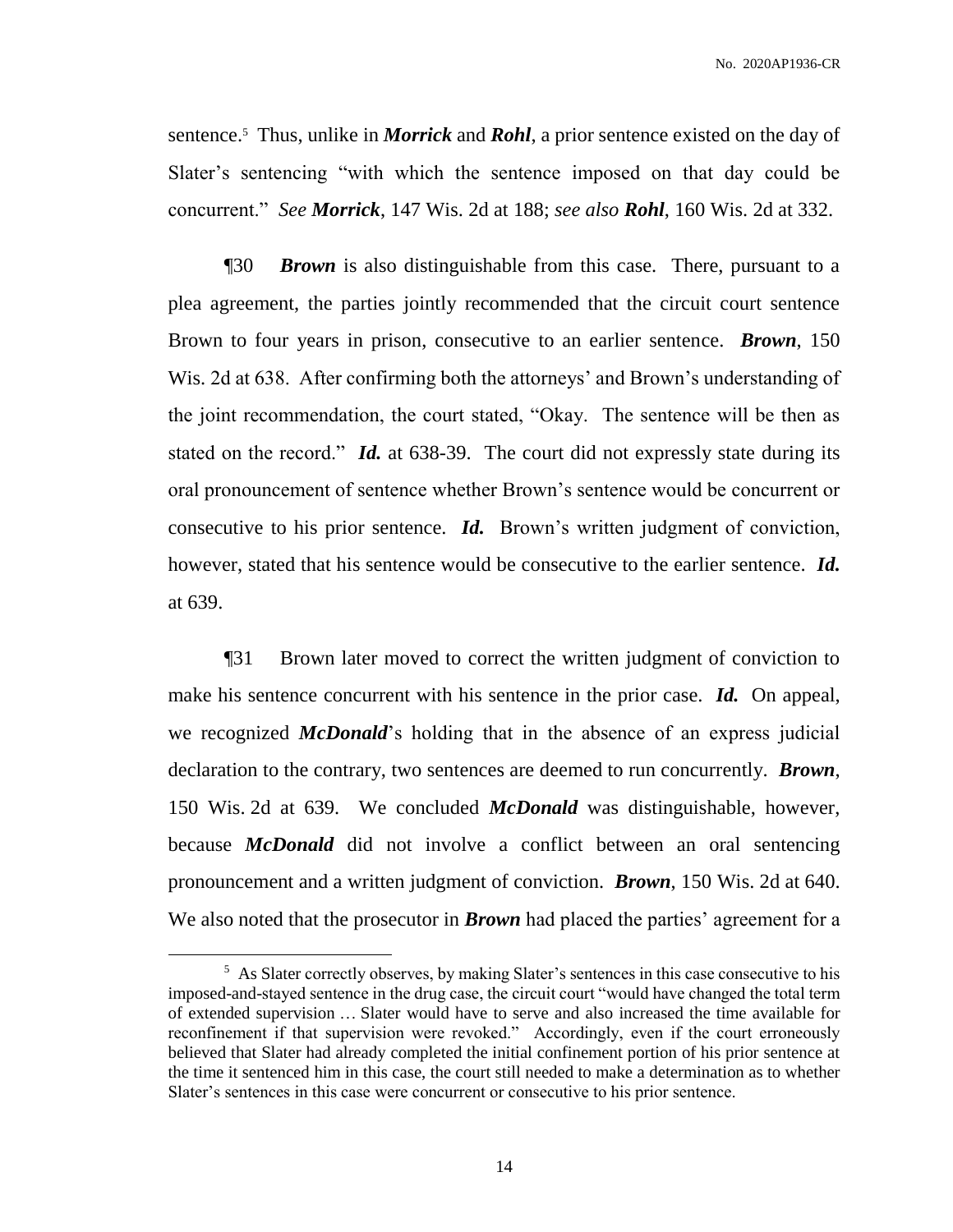recommended consecutive sentence on the record during the sentencing hearing, and the circuit court had stated its intention to impose the sentence "stated on the record." *Id.* We reasoned that nothing "even remotely similar" had occurred in *McDonald*. *Brown*, 150 Wis. 2d at 640.

¶32 We ultimately held in *Brown* that when a circuit court's oral pronouncement of sentence is ambiguous, "[t]he intent of the sentencing judge controls the determination of the terms of a sentence, and we look to the record as a whole to determine that intent." *Id.* at 641-42. We concluded that in Brown's case, the entire record showed that the court intended Brown's sentence to be consecutive to his prior sentence. *Id.* at 642.

¶33 More recently, this court applied a similar analysis in *State v. Oglesby*, 2006 WI App 95, 292 Wis. 2d 716, 715 N.W.2d 727. As in *Brown*, the circuit court in *Oglesby* did not specify during its oral sentencing remarks whether Oglesby's sentence would be consecutive or concurrent to a prior sentence; however, Oglesby's written judgment of conviction stated that the two sentences would be consecutive. *Oglesby*, 292 Wis. 2d 716, ¶8. Oglesby subsequently argued that her judgment of conviction should be amended to reflect that the two sentences were concurrent. *Id.*, ¶1.

¶34 On appeal, we concluded the circuit court's oral sentencing remarks were ambiguous as to whether Oglesby's sentence was concurrent or consecutive to her prior sentence. *Id.*, ¶18. We therefore stated it was necessary to "look to the full record in this case, including the judgment of conviction, in determining the trial court's sentencing intent." *Id.*, ¶21. We noted, however, that Oglesby "[came] to the debate with a threshold advantage" because *McDonald* created a "presumption" that when an offender is actually or constructively serving a sentence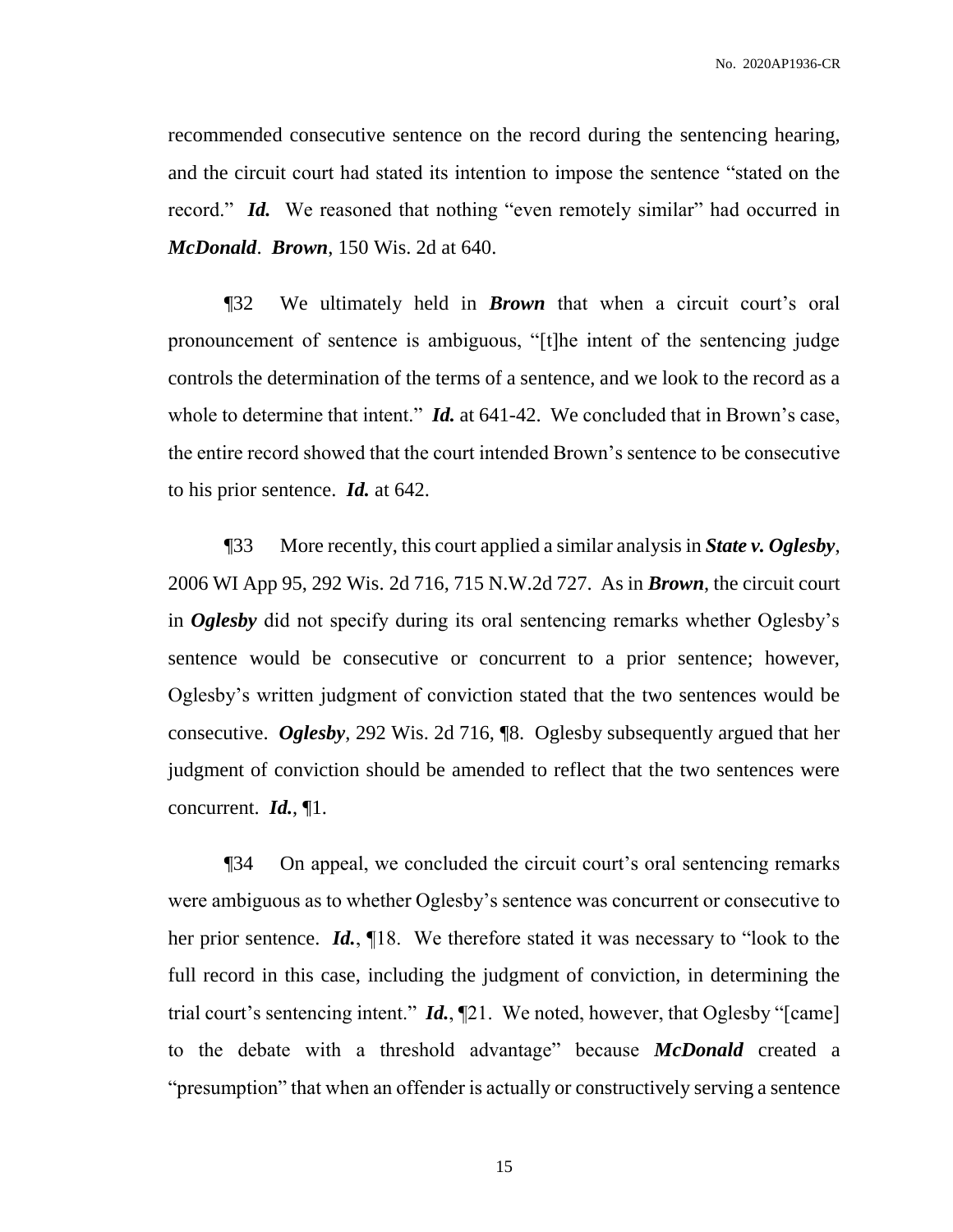for one offense and is then sentenced for a different offense, "the second sentence will be deemed to run concurrently with the first sentence *in the absence of a statutory or judicial declaration to the contrary.*" *Oglesby*, 292 Wis. 2d 716, ¶21 (quoting *Rohl*, 160 Wis. 2d at 330). We therefore stated that the operative question was "whether the record, including the judgment of conviction, rebuts that presumption." *Id.* We then concluded that under the particular facts of Oglesby's case, the record as a whole did not "rebut[] the presumption of a concurrent sentence." *Id.*, ¶¶33-34.

¶35 The facts of this case are more similar to *Oglesby* than *Brown*. In *Brown*, the record clearly showed that the circuit court intended to adopt the parties' joint recommendation that Brown's sentence be consecutive to his prior sentence. That is not the case here. There is nothing in the record to indicate that the court intended Slater's sentences on the armed robbery charges to be consecutive to his imposed-and-stayed sentence in the drug case. As in *Oglesby*, we therefore conclude that the record as a whole does not rebut the presumption created by *McDonald* that Slater's sentences on the armed robbery charges are concurrent to his imposed-and-stayed sentence.

¶36 The State argues the circuit court cannot possibly have intended Slater's sentences here to be concurrent to his imposed-and-stayed sentence because the court believed that sentence had already been served while Slater was in the Marathon County Jail awaiting the resolution of this case. However, any belief by the court that Slater had already served the imposed-and-stayed sentence was erroneous, as under WIS. STAT. § 973.10(2)(b), Slater did not begin serving that sentence until he was received in prison. There is nothing in the record to indicate whether the court would have made Slater's sentences in this case concurrent or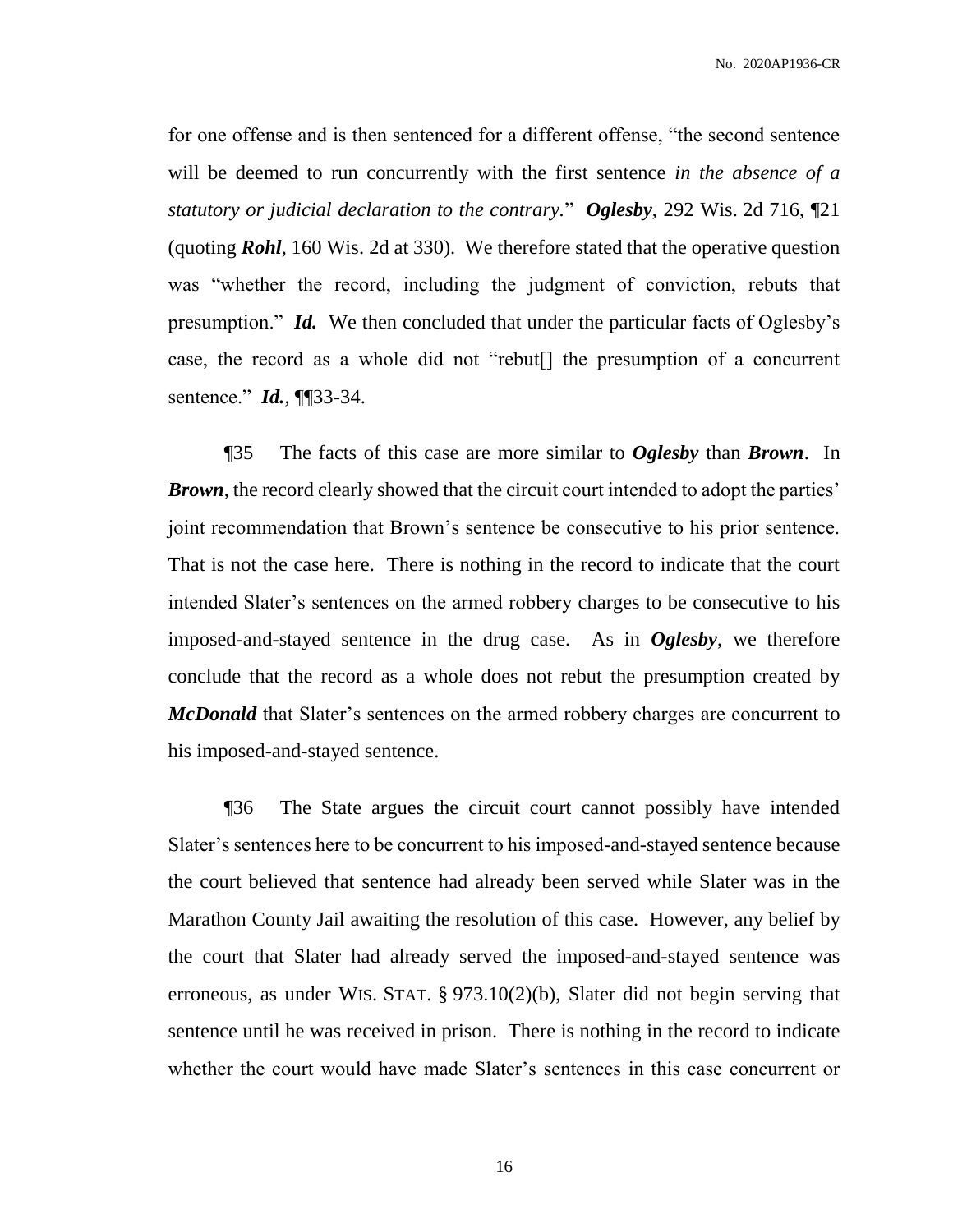consecutive to his imposed-and-stayed sentence had it understood that Slater had not yet begun serving that sentence.

¶37 In addition, as noted above, even if the circuit court mistakenly believed that Slater had already served the initial confinement portion of his imposed-and-stayed sentence, it is undisputed that Slater had not yet completed the extended supervision portion of that sentence on the date of his sentencing in this case. As such, the court still needed to specify whether Slater's sentences in this case were concurrent or consecutive to his prior sentence. Under these circumstances, we reject the State's argument that any misunderstanding by the court as to whether Slater had already served the imposed-and-stayed sentence shows that the court cannot possibly have intended his sentences in this case to be concurrent to that sentence.

¶38 The State also relies on *State v. Jackson*, 2000 WI App 41, ¶19, 233 Wis. 2d 231, 607 N.W.2d 338, in which we stated that dual credit is not permitted "where a defendant has already received credit against a sentence which has been, or will be, separately served." *Jackson* is distinguishable. In that case, the defendant sought credit against his sentences in a Fond du Lac County case for a period of presentence confinement; however, it was undisputed that the defendant had already received credit for the same time period against his sentences in a Dodge County case. *Id.*, ¶¶3, 6. Moreover, it was also undisputed that the defendant had "already served" his Dodge County sentences before he was sentenced in the Fond du Lac County case. *Id.*, ¶19. Because the defendant had already received credit for the custody at issue against his Dodge County sentences and had already served those sentences, we concluded he was not entitled to dual credit for the same period of custody in the Fond du Lac County case. *Id.*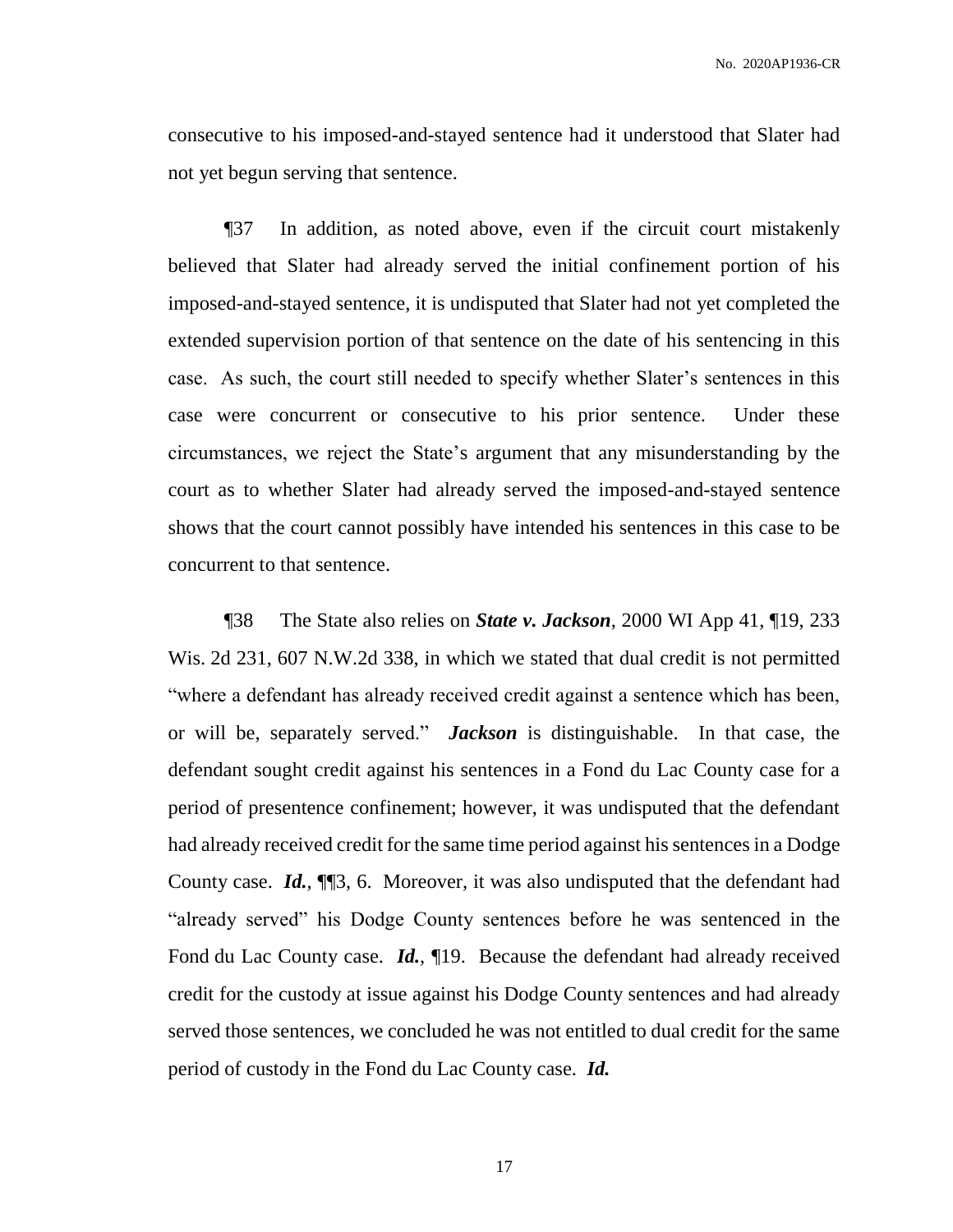¶39 Conversely, in this case, there is nothing in the record demonstrating that Slater has already received sentence credit for the time period at issue against his imposed-and-stayed sentence in the drug case. Moreover, as explained above, at the time of his sentencing in this case, Slater had not "already served" the imposed-and-stayed sentence. Consequently, the circumstances that led us to conclude that an award of dual credit was not permissible in *Jackson* are not present here.

¶40 The State next argues that even if the circuit court erred by awarding Slater only 164 days of sentence credit, Slater is not entitled to relief because he invited the court's error in that regard. "Generally, where a party 'invites error' on a given issue, we will not review the issue on appeal." *Fosshage v. Freymiller*, 2007 WI App 6, ¶15, 298 Wis. 2d 333, 727 N.W.2d 334 (2006). The doctrine of invited error is related to the doctrine of judicial estoppel,

> which is based on the notion that "[i]t is contrary to fundamental principles of justice and orderly procedure to permit a party to assume a certain position in the course of litigation which may be advantageous, and then after the court maintains that position, argue on appeal that the action was error."

*Id.* (citation omitted; alteration in *Fosshage*). Stated differently, under the doctrine of invited error, "[a] defendant cannot create his [or her] own error by deliberate choice of strategy and then ask to receive benefit from that error on appeal.'" *State v. Gary M.B.*, 2004 WI 33, ¶11, 270 Wis. 2d 62, 676 N.W.2d 475 (citation omitted).

¶41 The State argues that Slater invited the circuit court's error with respect to sentence credit when his trial attorney agreed with the prosecutor's representations during the sentencing hearing that: (1) Slater had already served the three-year initial confinement portion of his previously imposed-and-stayed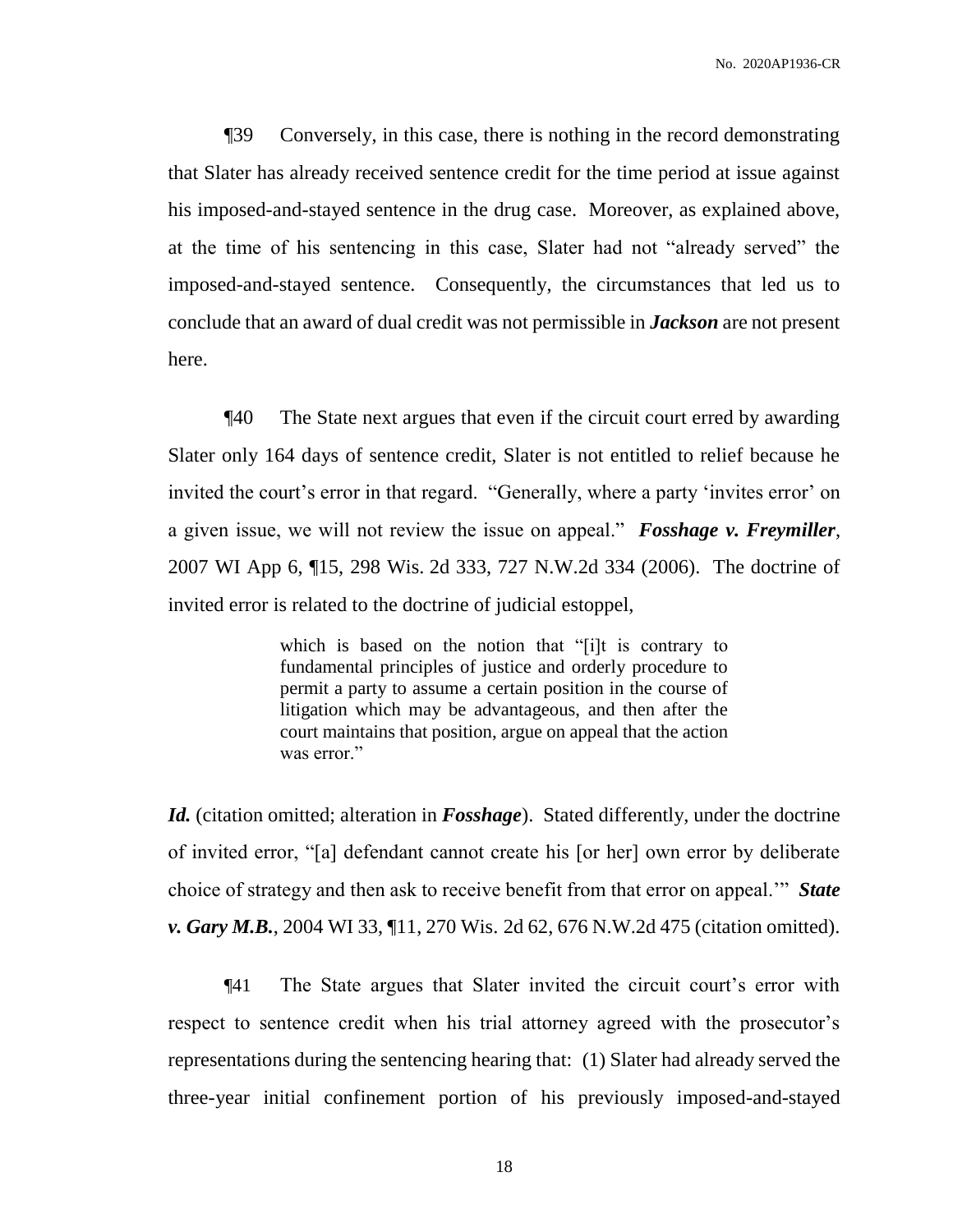sentence; and (2) Slater was entitled to 164 days of sentence credit. The State contends the court relied on the parties' agreement that these representations were correct when it summarily awarded Slater 164 days of sentence credit.

¶42 We reject the State's argument that Slater invited the circuit court's error. There is nothing in the record indicating that Slater's trial attorney made a deliberate choice to agree with the prosecutor's representations regarding sentence credit, even though he knew that the prosecutor was mistaken, in order to gain a strategic advantage. The State cites no evidence that trial counsel's agreement with the prosecutor's representations was the result of anything other than a mistake. The invited error doctrine is inapplicable under these circumstances.

¶43 Applying the invited error doctrine in this case would also be inconsistent with our prior decision in *State v. Kontny*, 2020 WI App 30, 392 Wis. 2d 311, 943 N.W.2d 923. There, the parties agreed during sentencing that Kontny was entitled to 161 days of sentence credit, and the circuit court therefore granted him credit in that amount. *Id.*, ¶3. Kontny later filed a postconviction motion seeking one additional day of sentence credit, but the court denied his motion on the grounds that the parties' prior agreement regarding the amount of sentence credit was "binding." *Id.*, ¶4.

¶44 On appeal, the State conceded that the circuit court's reasoning was erroneous, and we agreed with that concession. *Id.*, ¶8. We explained that an award of sentence credit under WIS. STAT. § 973.155 is "mandatory," and a sentencing court is required to give a defendant the credit "accorded by statute." *Kontny*, 392 Wis. 2d 311,  $\phi$  (citations omitted). We further reasoned that the plain language of § 973.155 does not authorize the parties to agree to an amount of sentence credit that differs from the amount to which the defendant is entitled under the statute.